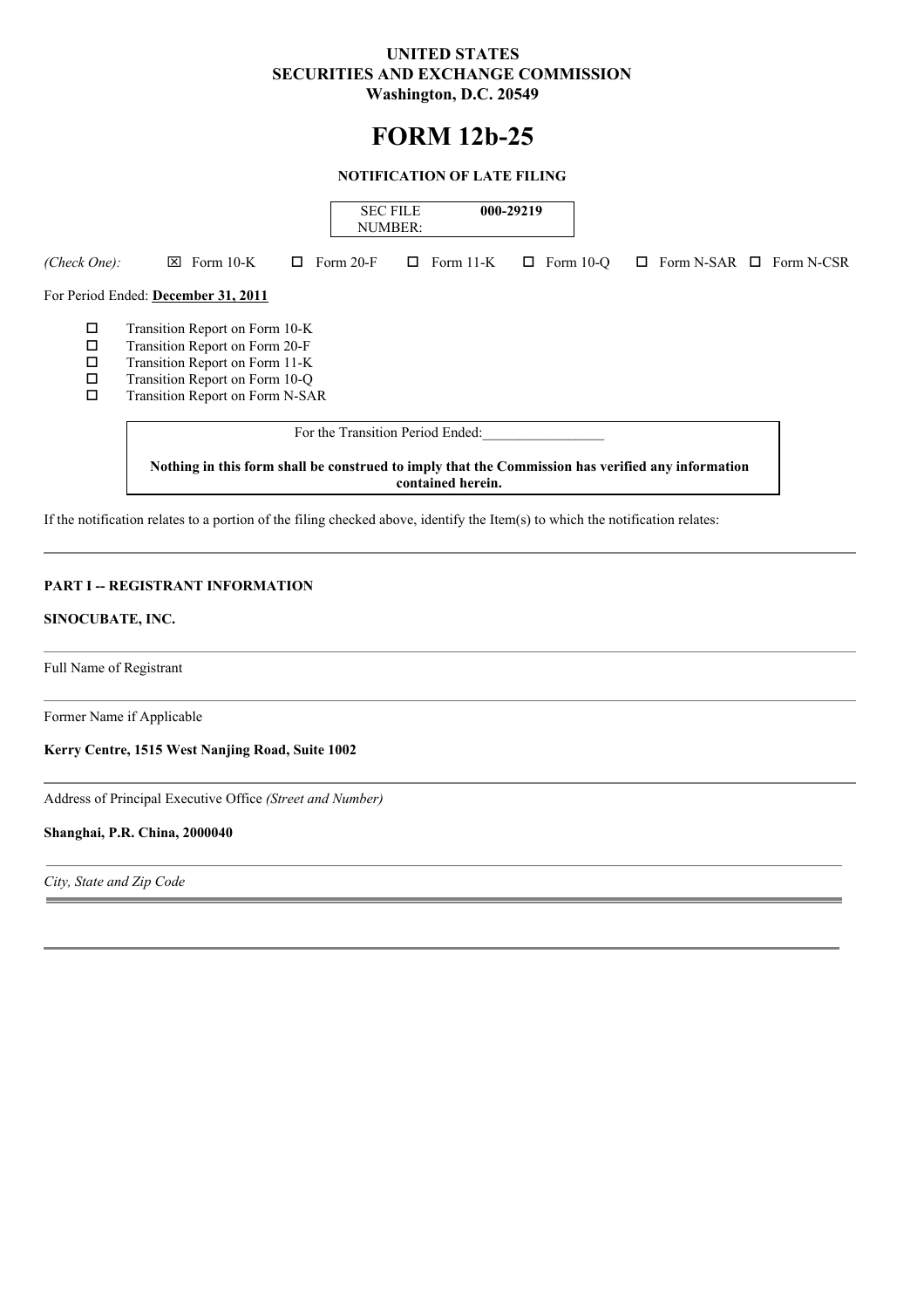#### **PART II -- RULES 12b-25(b) AND (c)**

If the subject report could not be filed without unreasonable effort or expense and the registrant seeks relief pursuant to Rule 12b-25(b), the following should be completed. (Check box if appropriate)

- (a) The reasons described in reasonable detail in Part III of this form could not be eliminated without unreasonable effort or expense;
- (b) The subject annual report, semi-annual report, transition report on Form 10-K, Form 20-F, Form 11-K or Form N-SAR, or portion thereof will be filed onor before the 15th calendar day following the prescribed due date; or the subject quarterly report or transition report on Form 10-Q, or portion thereof will be filed on or before the fifth calendar day following the prescribed due date; and
	- (c) The accountant's statement or other exhibit required by Rule 12b-25(c) has been attached if applicable.

#### **PART III -- NARRATIVE**

x

State below in reasonable detail the reasons why Forms 10-Q, 10-K, 20-F, 11-K, 10-Q, N-SAR, or the transition report portion thereof, could not be filed within the prescribed time period.

The Registrant is unable to file its Form 10-K within the prescribed time period without unreasonable effort or expense due to the fact that it has not completed the process of finalizing and integrating its operating and financial information into statements for the year ended December 31, 2011. The Registrant anticipates that it will file its Form 10-K no later than the fifteenth calendar day following the prescribed due date, as permitted by Exchange Act Rule 12b-25.

#### **PART IV-- OTHER INFORMATION**

(1) Name and telephone number of person to contact in regard to this notification

| <b>Tom Simeo</b> |                                                                 | $+86(21)$                                                                                                                                                                                                                                                           |            | 52986257           |     |   |  |
|------------------|-----------------------------------------------------------------|---------------------------------------------------------------------------------------------------------------------------------------------------------------------------------------------------------------------------------------------------------------------|------------|--------------------|-----|---|--|
| (Name)           |                                                                 | (Area Code)                                                                                                                                                                                                                                                         |            | (Telephone Number) |     |   |  |
| (2)              | such report(s) been filed? If answer is no, identify report(s). | Have all other periodic reports required under Section 13 or 15(d) of the Securities Exchange Act of 1934 or Section 30 of the<br>Investment Company Act of 1940 during the preceding 12 months or for such shorter period that the registrant was required to file |            |                    |     |   |  |
|                  |                                                                 |                                                                                                                                                                                                                                                                     | Yes        | $\mathbf{x}$       | No. | □ |  |
| (3)              |                                                                 | Is it anticipated that any significant change in results of operations from the corresponding period for the last fiscal year will be<br>reflected by the earnings statements to be included in the subject report or portion thereof?                              |            |                    |     |   |  |
|                  |                                                                 |                                                                                                                                                                                                                                                                     | <b>Yes</b> | □                  | No. | ⊠ |  |
|                  | reasonable estimate of the results cannot be made               | If so, attach an explanation of the anticipated change, both narratively and quantitatively, and, if appropriate, state the reasons why a                                                                                                                           |            |                    |     |   |  |

2